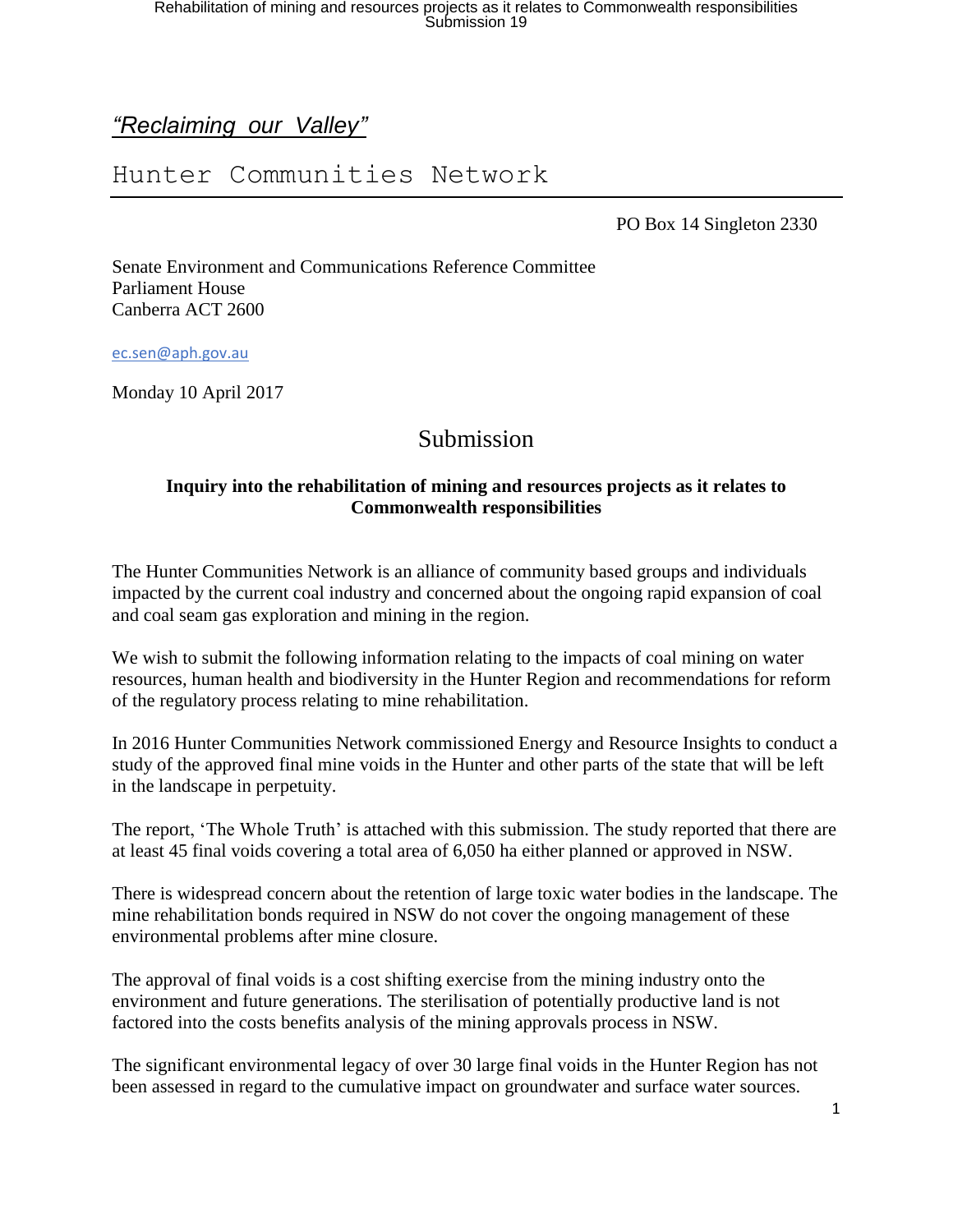Recommendations made by the Independent Expert Science Committee under the assessment of the EPBC Act water trigger are generally very weak and often ignored.

The NSW Government is regularly approving that biodiversity offsets for matters of national environmental significance (MNES) be achieved on mine rehabilitation. It is concerning that the Federal Department of Environment has agreed to these high risk decisions.

The ability to successfully reconstruct critically endangered ecological communities on mine rehabilitation has not been proven. Rehabilitation bonds and conservation bonds in NSW do not provide adequate investment to ensure that the proposed biodiversity outcomes are ever achieved.

Coal mining expansion in the Hunter and Western coalfields has caused increasing loss of the Grassy Box Gum Woodland CEEC and habitat for the critically endangered Regent Honeyeater and Swift Parrot. The biodiversity offset strategies have been particularly poor for these MNES.

Mine rehabilitation is not an appropriate offset for the on-going loss of these matters.

Recommendations to the Inquiry:

1. Establish a Commonwealth Environmental Protection Authority (EPA)

A Commonwealth EPA could best facilitate and manage Australia's approach to mine closure and rehabilitation. The EPA should have direct carriage of EPBC conditioning and national standards and the necessary reforms for improved regulation of the mining industry in Australia.

2. Asset Transfers

The Commonwealth should explore mechanisms to ensure that the financial and technical capacity of purchasers to deliver their rehabilitation responsibilities. These liabilities should be tested and vetted to protect the public interest. This could be achieved under the ASIC Act – where an additional public interest test could be applied covering closure and rehabilitation liabilities and the buyers technical and financial capacity to meet their liabilities.

3. Financial Reporting:

We recommend mandatory disclosure of the following items;

- Timeframe to closure for each mine asset;
- Total estimated cost of closure for each:
- The mine closure risk assessment for each asset:
- The rehabilitation bonds and financial assurance held as an offset;
- Investment to date in progressive rehabilitation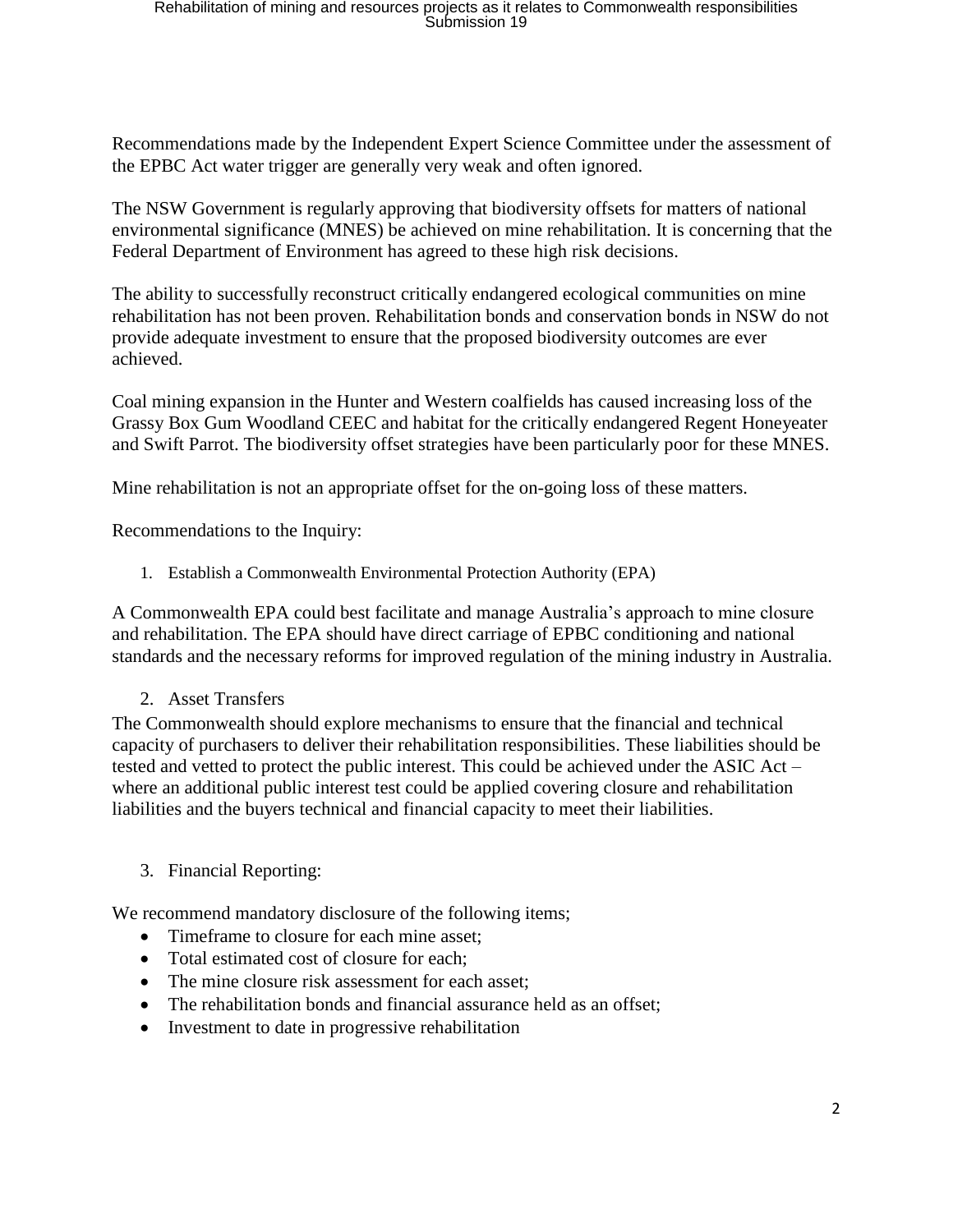For ASX listed companies, changes could be made to ASX listing rules, however, given the public interest aspect that would apply to both private and public companies, it is preferable that changes are made to the *Corporations Act* to ensure wide coverage of mining and resource companies.

### 4. EPBC conditioning for mines impacting on (MNES).

To ensure that approved mines have the lowest possible impact on MNES, rehabilitation related conditions must be applied to these projects through the EPBC Act. This includes:

- The proponent must submit a full life of mine and closure plan at the approvals stage which includes rehabilitation strategies designed to specifically protect at risk MNES,
- The proponent must submit a progressive rehabilitation plan including rehabilitation targets designed to enhance the protection of the at risk MNES during the mine's operational life
- The Commonwealth should require an independent assessment of the closure cost estimate based on the closure plan that informs the relevant jurisdictions level of FA with specific reference to protecting the MNES,
- The final landform and land use must reflect the lowest possible residual impact on the at risk MNES and mandate that voids are backfilled and out of pit waste rock dumps and tailings storage facilities are eliminated where these landforms have a demonstrable residual impact on MNES.
- 5. Abandoned Mines:

The Commonwealth could demonstrate national leadership on the abandoned mines issue through the establishment of a National Abandoned Mines Commission loosely based on Canada's National Orphaned Abandoned Mine Initiative (NOAMI). This Commission would be charged with furthering the implementation of the Strategic Framework for Managing Abandoned Mines in the Minerals Industry through the Standing Committee on Energy and Resources under the Coalition of Australian Governments.

6. National Standards:

We strongly recommend that the Commonwealth commits to working with the state and territories to develop a set of national standards covering the following six issues:

- Adequacy of financial assurances
- A final land form and land use policies
- Adequacy of legal requirements requiring progressive rehabilitation and best practice mine closure planning
- Closing loopholes that allow indefinite 'care and maintenance'
- Assessment regimes around sale of aging mine assets to minnows